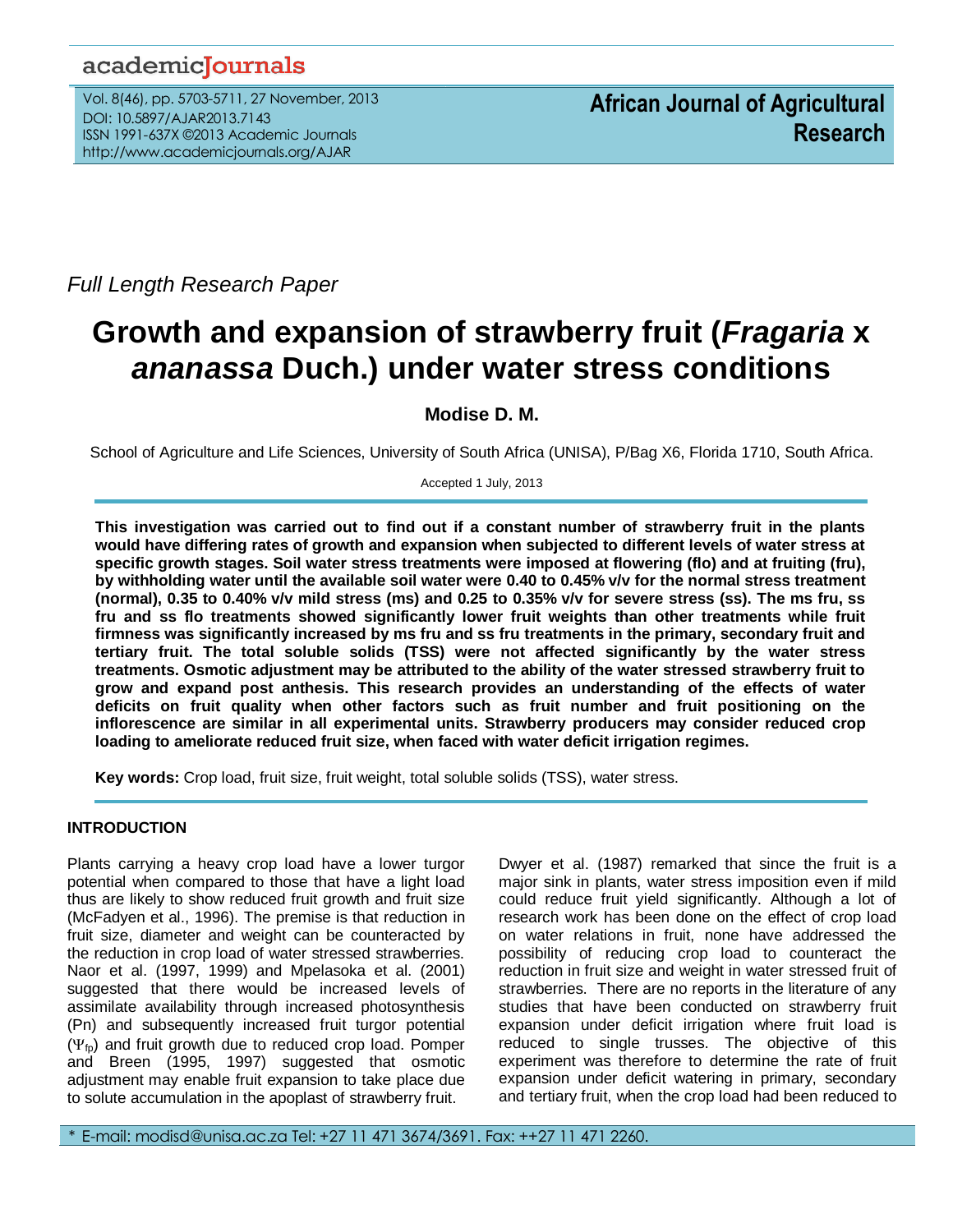a few fruit in the strawberry plant. It is postulated that water stress effects can be mitigated by reducing crop load in strawberry without negative implications on fruit quality as determined by Naor et al. (2008) and Lopez et al. (2010) in studies on apples and peach trees respectively.

The use of deficit irrigation strategies have been applied previously to conserve water and to control vegetative growth of plants where water shortages are increasingly becoming a problem in peach (Chalmers et al., 1981), pear (Chalmers et al., 1986), grapevines (Matthews et al., 1987) and on apple (Ebel et al., 1995) thus increasing farmers profits (Fereres and Soriano, 2007; Geerts and Raes, 2009) and increasing the quality of fruit produced (Trought and Naylor, 1988).

## **MATERIALS AND METHODS**

#### **Plant material and treatments**

This study was conducted at the University of Nottingham in the United Kingdom. Bare rooted strawberry seedlings cv. Elsanta were grown in 13 cm pots containing Levington M2 compost. The plants were established in a polytunnel and transferred to the glasshouse three weeks later when roots had fully developed. Plants only received natural sunlight in the glasshouse. Upon flowering (on the 5th week), the primary, secondary and tertiary flowers were tagged using different colour tags for ease of identification. The rest of the flowers were removed and plants were not allowed to develop any more flowers. Only one truss per plant (primary truss) was allowed to grow and develop fruit therefore the primary, secondary and tertiary fruit were all located on the primary truss. The experimental unit did not encompass a full crop load as a control as this would have produced an undesired dimension to this study. The aim was not to compare heavy with light loads but to measure performance under various water regime treatments. To achieve good fruit set and to ensure normal fruit development, flowers were hand pollinated at anthesis every 2 to 3 days between 10H00-12H00 h, with a soft squirrel brush.

Three levels of soil water stress were imposed (normal, mild and severe) by withholding water for different periods until the available soil water was 0.40 to 0.45% v/v for the normal stress treatment, 0.35 to 0.40% v/v mild stress (ms) and 0.25 to 0.35% v/v for severe stress (ss) as measured using a Theta probe – Soil Moisture Sensor (Type ML2X, Delta-T Devices Ltd, Cambridge). The plants were re–watered to achieve field capacity after each stress period. The stresses were applied at flowering (flo), that is, when at least 80% of the flowers had opened, and at fruiting (fru), at the green fruit stage that is, 10 days after anthesis.

The plants were arranged in three randomised blocks. Each block consisted of five plots with each plot being representative of a stress treatment. Each plot had 6 replicate plants with guard plants at the end of the back row and guard rows at the sides of each plot. A row was thus randomly allocated a water stress treatment and this was replicated over the other two additional blocks. Therefore there were 30 plants per block giving a total of 90 experimental plants for all 3 blocks.

#### **Fruit measurements**

After ripening, the primary, secondary and tertiary fruit were weighed, analysed for texture and measured for firmness, total soluble solids (TSS), fruit length and diameter.

## **Fruit weight**

Fruit were weighed when ripe using an electronic balance (PJ Precisa Junior 500 C,Precisa Balances Ltd, Bucks, UK).

#### **Texture**

The freshly picked strawberries were analysed for firmness using a Stevens – LFRA Texture Analyser (Stevens, Coventry, UK) with a penetration probe of 13.6 mm diameter applied to the longitudinal axis of the fruit. The maximum force required for the probe to penetrate the fruit by 6 mm at a speed of 1.0 mm  $s-1$  was recorded. Fruit from each plant was individually weighed and used for firmness determination. The same fruit was also used for measurement of total soluble solids.

#### **Total soluble solids (TSS)**

TSS measurements were also taken from the same fruit used for texture analysis. A Delta refractometer (Bellingham and Stanley Ltd, Kent, UK) was used for measuring the TSS. Juice was squeezed from the fruit by hand at the distal end to release about 0.01 ml juice onto the lens of the refractometer.

#### **Fruit length**

Measurements were taken every other day in the morning longitudinally on primary and secondary fruit using an electronic vernier calipers (Mitutuyo (UK) Ltd.

#### **Diameter**

Measurements were taken every other day in the morning on the equatorial axis on primary and secondary fruit also using the electronic vernier calipers.

#### **Plant measurements**

#### *Canopy height*

Measurements of canopy height were taken at both the fruiting and the ripening stage using a ruler. The canopy heights measured from the soil surface were recorded.

#### *Number of leaves*

Leaves were counted manually during the fruiting stage and at the ripening stage of the fruit.

#### *Plant fresh and dry weights*

At the end of the experiment, plant biomass (whole canopies) were cut at the soil surface and weighed before placing in pre-weighed paper bags for drying in the oven.Dry weights were determined after 48 h of drying in a 70°C oven. All plant, fruit growth and quality measurements were taken on 6 plants per treatment/block, each plant had 3 fruit (primary, secondary and tertiary) giving a total of 18 fruit per treatment per block.

#### **Data analysis**

Data collected were subjected to analysis of variance (ANOVA)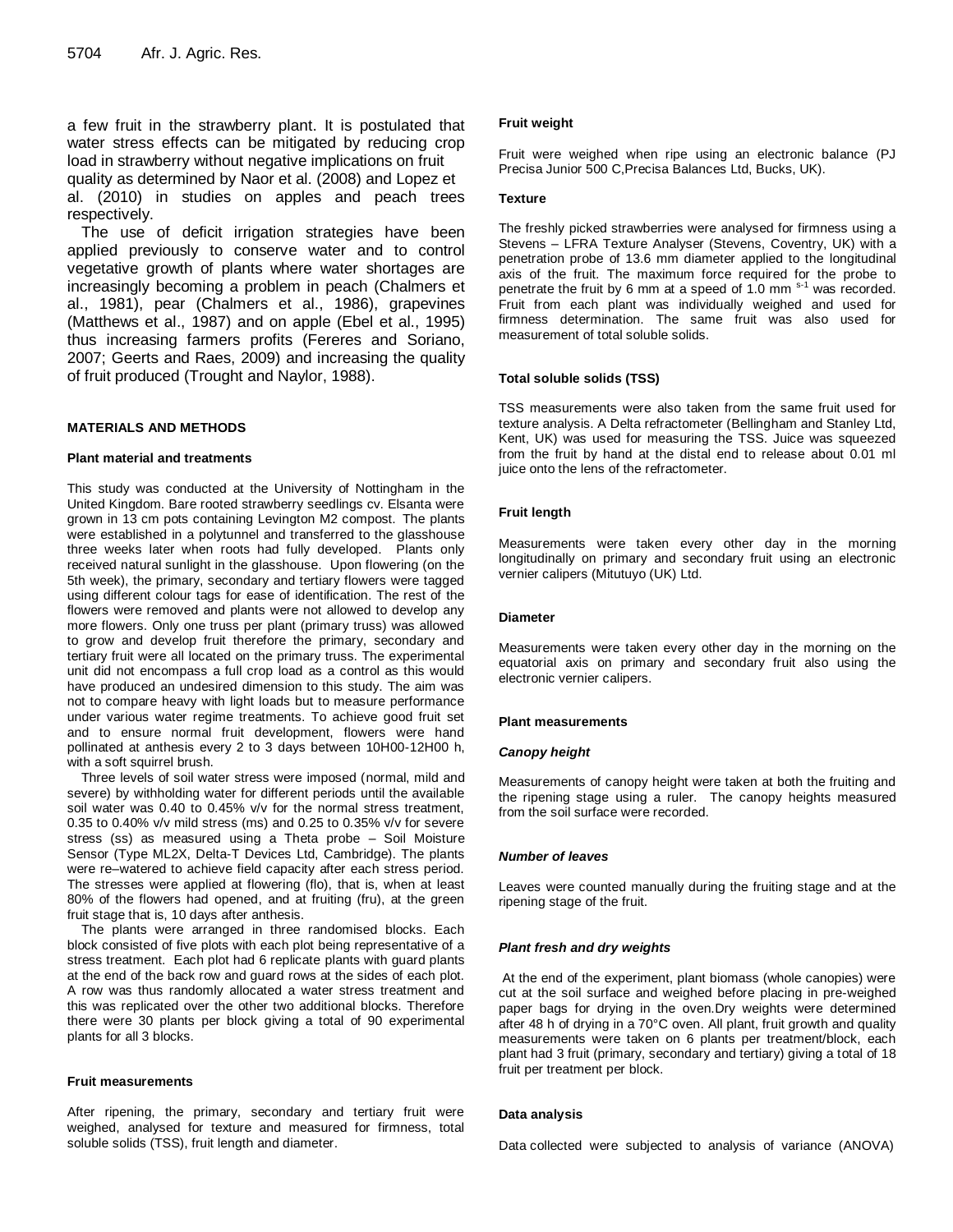

**Figure 1.** Effect of treatments on primary fruit length per 2 day interval diameter increase per 2 day interval.



**Figure 2.** Effect of treatments on primary fruit length per 2 day interval diameter increase per 2 day interval.

using Genstat (Rothamstead) and the results were considered to be significant  $P < 0.01$  level of probability. Means were separated using the Least Significant Difference (LSD).

## **RESULTS**

## **Primary fruit**

There were differences in the diameter and in the length of primary fruit among the treatments (Figures 1 and 2). Fruit from ms fru, ss flo and ss fru treatments were significantly smaller than those from normal and ms flo treatments. On average, every 2 days there was an

increase of between 3.3 and 3.65 mm in the diameter of primary fruit up to the 10th day when fruit became ripe. The largest mean diameter increases were between 2<sup>nd</sup> and  $6<sup>th</sup>$  day and between  $8<sup>th</sup>$  and  $10<sup>th</sup>$  day after anthesis. The mean length of primary fruit increased by between 3.29 and 4.36 mm per day until ripening on the  $10<sup>th</sup>$  day after anthesis (Figure 2). The difference between mean length due to ss fru and normal treatments when computed over overall mean diameter increase for all treatments every 2 days (3.84 mm) was 14%. The largest mean length increasing trend was between 2 and 4 days and 8 to the 10<sup>th</sup> day after anthesis ( $R^2$  = 0.95) and were shown by ms flo, ss flo and normal treatments (Figure 2).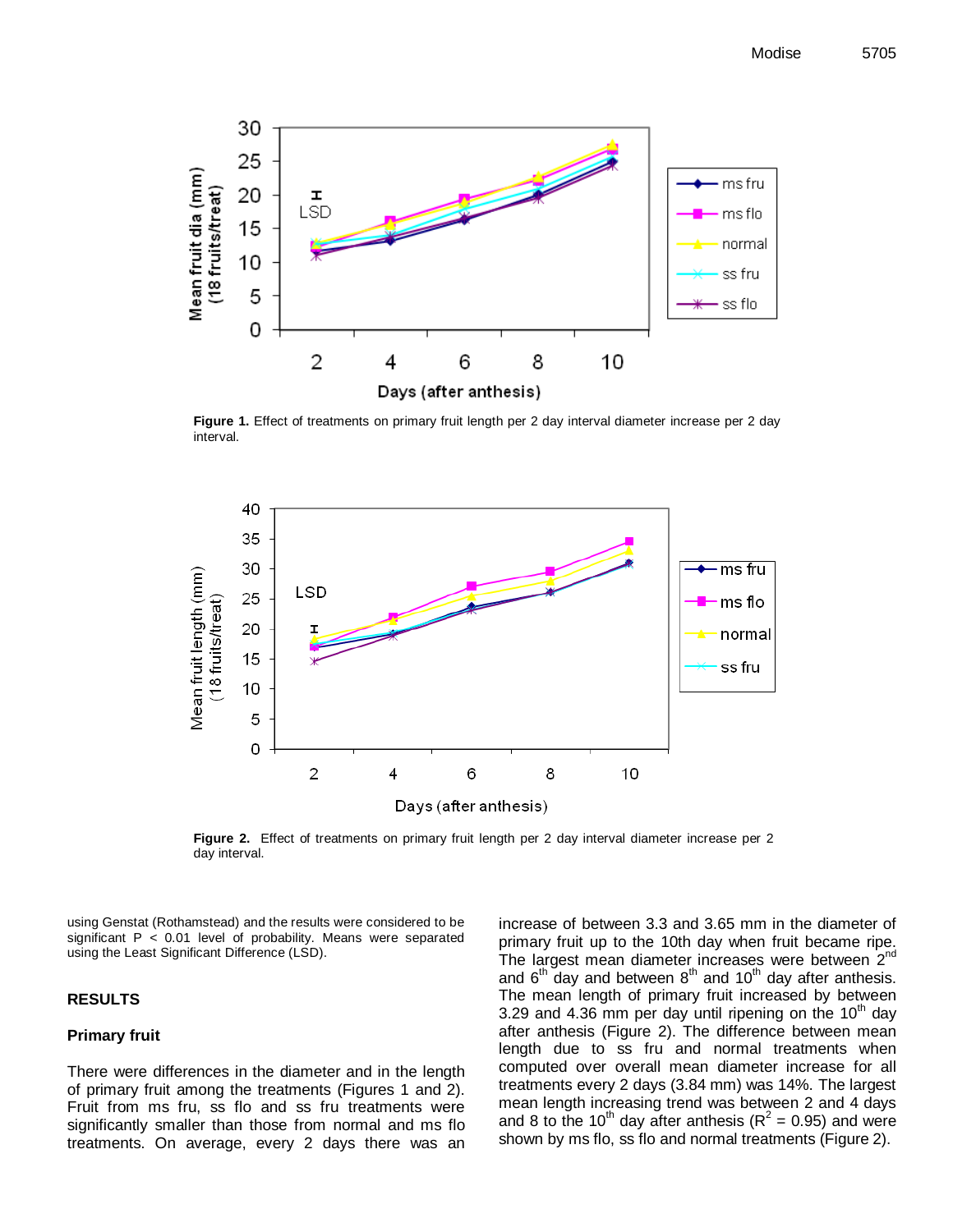

Figure 3. Effect of treatments on final diameter of primary fruit at ripening stage (that is, 10 days after anthesis).



**Figure 4.** Effect of treatments on weight of primary fruit at harvest at ripening stage (that is, 10 days after anthesis).

At the end of the experiment the ms fru, ss fru and ss flo treatments resulted in significantly smaller fruit in terms of diameter (Figure 3) compared to normal treatment and lower weight for ms fru and ss fru (Figure 4). The ms flo and normal treatments were not significantly different from each other. TSS was plotted against mean fruit weight (of all primary fruit) using CurveExpert 1.3 (Zen University). There was a linear decrease in TSS of primary fruit with increased fruit weight, the correlation coefficient was 0.78 (Figure 5).

## **Secondary fruit**

The secondary fruit showed a different trend to the primary fruit. The diameter was not significantly affected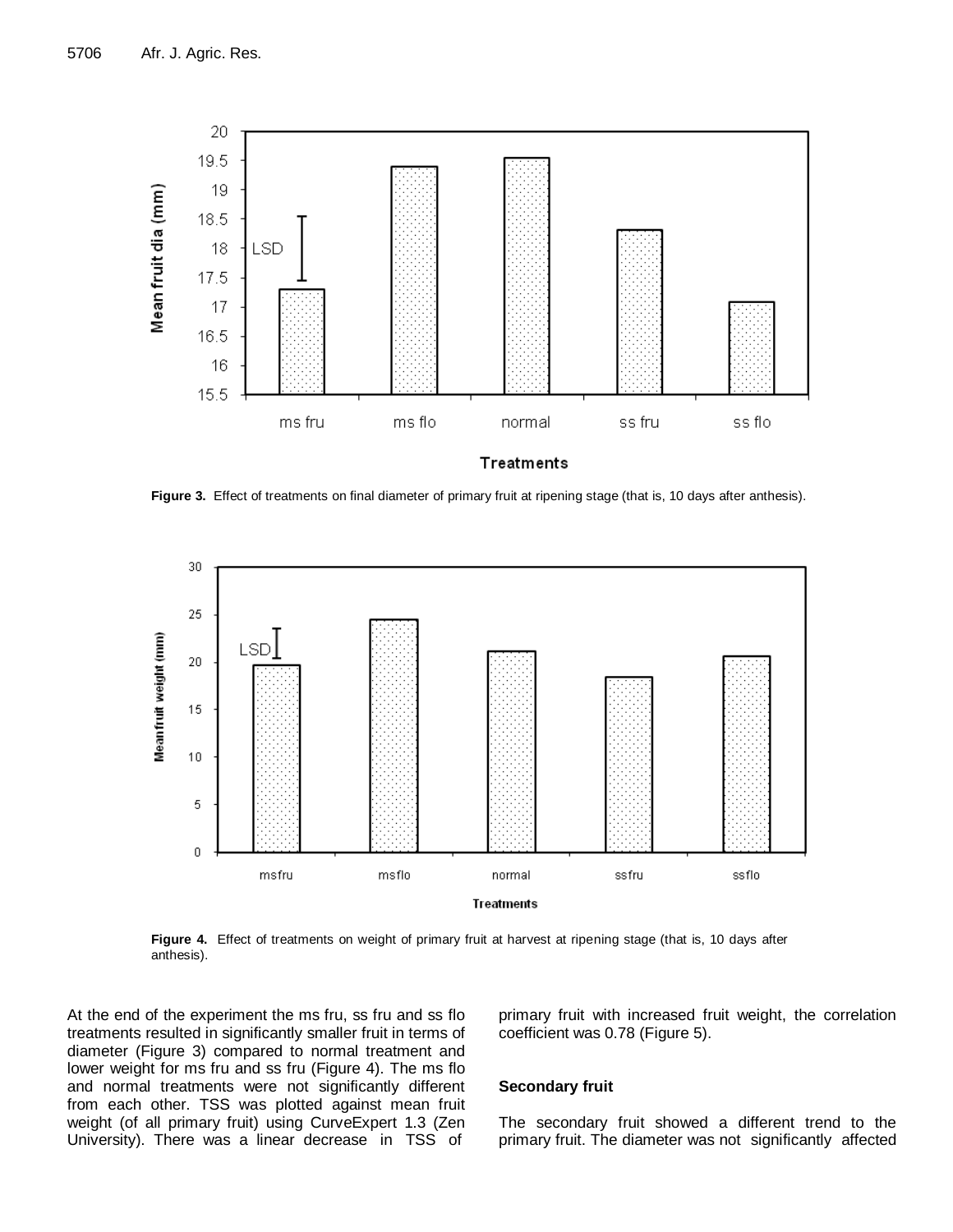



**Figure 5.** Relationship of TSS with fruit weight of primary fruit (mean of 6 fruit).



**Figure 6.** Mean increase in secondary fruit diameter during growth and development until ripening, due to treatments.

by the treatments but there was a significant difference in the mean diameter of the fruit (Figure 6). The ss fru and ms fru treatments caused significantly smaller fruit compared to other treatments. There were no interactions between treatments and days but there was a date effect. The largest mean increase of the diameter thus was between the  $2^{nd}$  and  $4^{th}$  day and also between the  $8^{th}$  and  $10^{th}$  (Figure 6).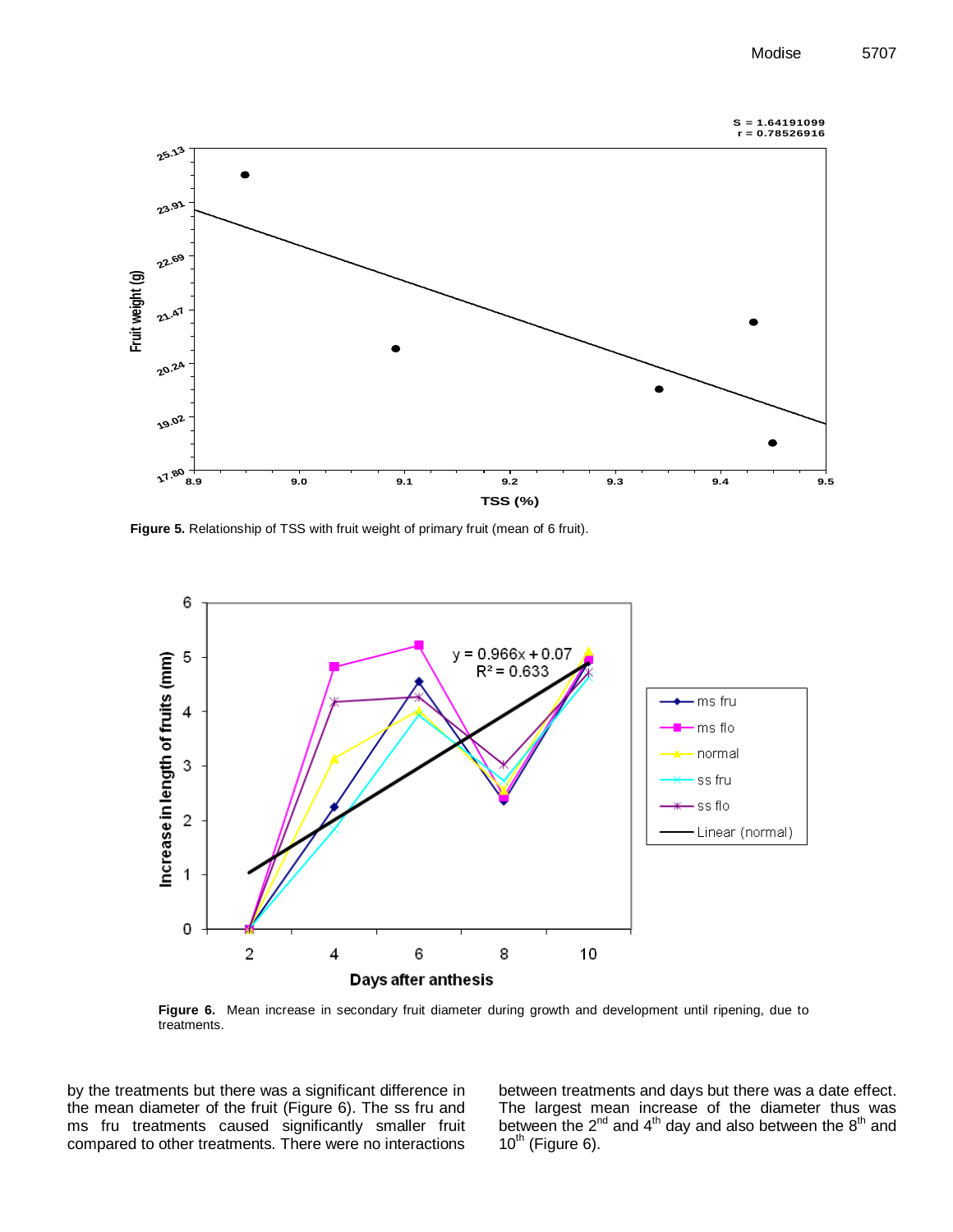

**Figure 7.** Effect of treatments on secondary fruit weight at harvest.



**Figure 8.** Effect of water stress on canopy height during the fruiting stage.

The mean length of secondary fruit increased by between 3.19 and 3.81 mm per 2 day interval until the fruit were ripening by the  $10<sup>th</sup>$  day. There was a 7% difference between the mean length of ss fru (3.23 mm) and normal (3.49 mm) treatments when calculated over overall mean increase of all treatments (3.49 mm). There was a date effect and largest mean increases in length of fruit were between  $2^{nd}$  and  $4^{th}$  day followed by a decline and also between the  $8<sup>th</sup>$  and 10<sup>th</sup> day (Figure 7). TSS and texture were not affected significantly by the treatments (results not shown). Similarly to primary fruit, there was a decreasing a trend in TSS to increasing fruit weight when these parameters were plotted against each other.

## **Tertiary fruit**

As in the primary and secondary fruit, the ms fru, ss fru and ss flo treatments showed significantly lower fruit

weights than other treatments. TSS was not affected significantly by the water stress treatments. A relationship between TSS and fruit weight could not be established in tertiary fruit.

## **Measurement of plant parameters**

## *Canopy height*

The canopy height of the normal treatment was significantly higher than all other treatments during the fruiting stage of growth (Figure 8) but ss fru, ms fru and ss flo had significantly lower canopies than the other treatments during ripening stage of the fruit.

## *Plant fresh and dry weights*

The plant fresh weights were significantly lower in ss fru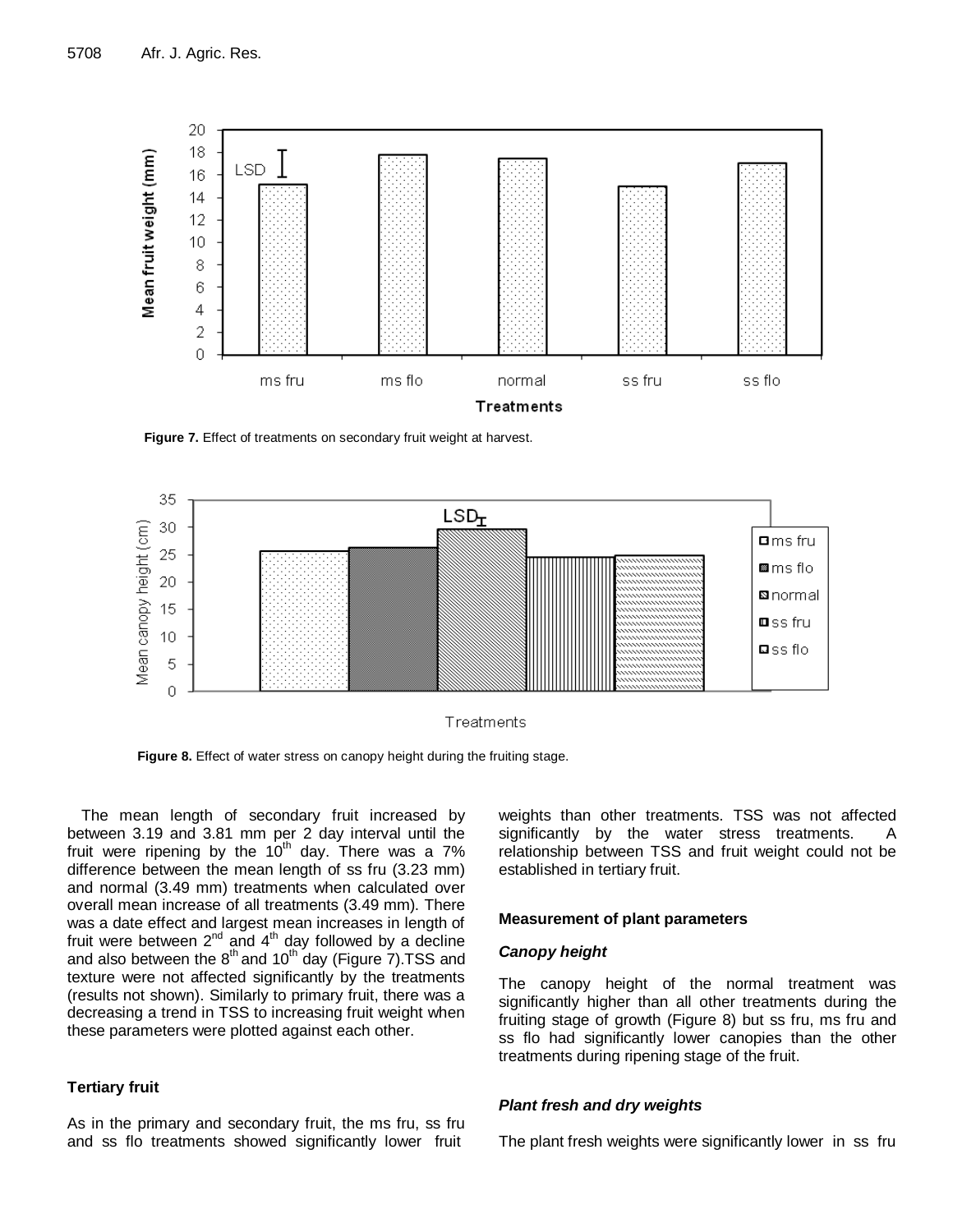

**Figure 9.** Effect of water stress on fresh weight of the plants.

and ss flo when compared to the rest of the treatments (Figure 9) and so were the dry weights.

## *Leaf area*

Leaf area followed a similar trend to the fresh and dry weights. It was significantly lower in ss fru, ms fru and ss flo also had lower leaf areas though not statistically significant.

## **DISCUSSION**

## **Primary fruit**

The ss fru and ms fru treatments generally resulted in smaller primary fruit in terms of diameter, length and weight, the difference in mean increase between the ss fru and normal treatment was 6% for diameter and 14% for length. The ss fru treatment was selected over other treatments for comparison with the normal treatment because it showed the smallest increases in diameter and length in the measurements in every 2 days. These differences, though statistically significant are not very substantial considering that Mpelasoka et al. (2001) found about 4% reduction in the fruit growth rate of 'Braeburn' apples due to deficit irrigation when the crop load was light and 13% on full crop load. Caspari et al. (1994) proposed that water deficit might inhibit growth by 17% when it was practiced on 'Hosui' Asian pears.

The largest mean increases in the diameter and length of the primary fruit were between 2 and 4 days and 8 to 10 days after anthesis respectively and the treatments that caused this increase were ms flo and ss flo. This finding supports the theory of Caspari et al. (1994) that a short term water deficit that is, applied at anthesis (in this study ms flo and ss flo) when shoots are growing vigorously, does not affect fruit growth, thus the similar trend between ms flo and ss flo. Water deficits applied at the fruit growth stages (ms fru and ss fru) will inhibit fruit growth (Caspari et al., 1993). These investigators were not able to explain the mechanism of the effects of shortterm water deficits. It can be presumed though that there are changes in the hydraulic lift in the soil-plant continuum leading to partitioning of hydraulic conductance into the soil, root and stem components. This is one of the plant adaptations that act to buffer plants against damaging effects of water deficits (Richards and Caldwell, 1987). The results indicate that the  $2^{nd}$  to  $4^{th}$  day after anthesis were periods of rapid fruit growth followed by a lag phase of the  $4<sup>th</sup>$  to the  $6<sup>th</sup>$  day and then finally the rapid fruit growth phase leading to fruit ripening. Johnson and Handley (2000) acknowledged that there are rapid periods of growth after bloom followed by a lag phase that precedes the rapid fruit growth prior to harvesting. This type of growth is often referred to as double sigmoidal growth because it is characterized by two periods of rapid growth with an intervening slow phase of growth (Perkins-Veazie, 1995). Schwab and Raab (2004) observed that the growth of fruit fits a single sigmoidal curve or is biphasic depending on the cultivar.

There were no significant increases in the diameter and length of the primary fruit at 10 days after anthesis as the fruit had reached the pink-red colour stages and were beginning to ripen. The maturation period was relatively short (about 13 days after green fruit stage). Perkins-Veazie (1995) reported comprehensively on the disagreements among researchers on the pattern of berry growth. Knee et al. (1977) and Cheng and Breen (1992) have reported a stoppage of cell division between 7 and 15 days after anthesis. They further noted that rapid cell expansion follows cell division resulting in a sharp rise in fruit cell volume 10 days after anthesis. The large diversity in fruit growth patterns is influenced by the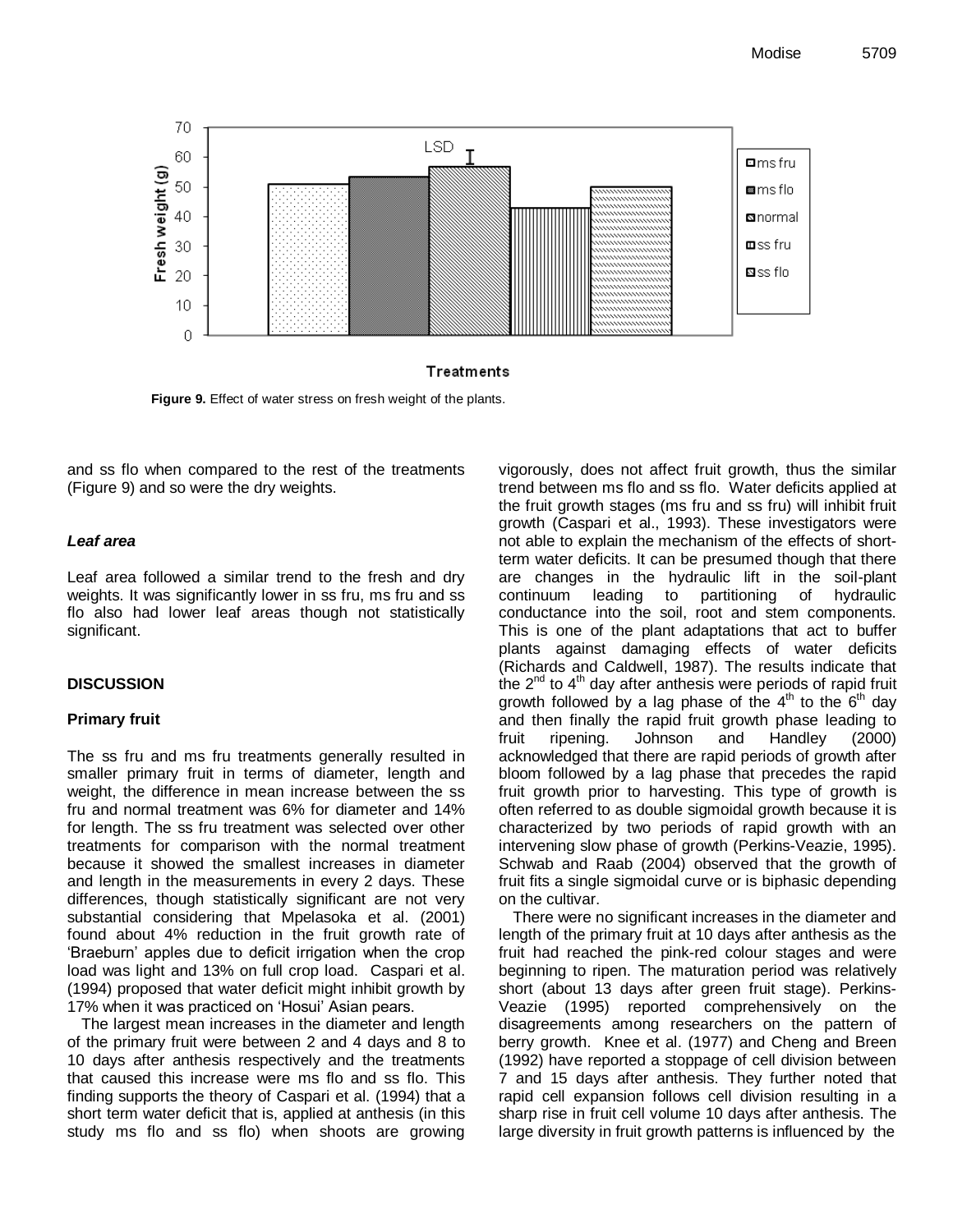number of receptacle cells per achene, which in turn is a factor of environmental conditions, genetic variation and cultivar type (Cheng and Breen, 1992). The temperatures were high during the experimental period since it was summertime, and this may have aided the rapid growth and development process of the strawberries. This notion was ably explained by Warrington et al. (1999) when affirming that growth and maturity of apple fruit is affected by early season temperatures. Total Soluble Solids of primary and secondary fruit were not affected by water stress treatments (Reynolds et al., 2005). This is contrary to conclusions by Irving and Drost (1987) that water stress increased the levels of TSS in apples, and findings by Mpelasoka and Behboudian (2002) that TSS is increased by deficit irrigation.

## **Secondary fruit**

Unlike the primary fruit, the mean diameter of secondary fruit was not significantly affected by water stress treatments. The mean length and mean fruit weight however, followed a similar trend to the primary fruit; they were significantly lower in the ms fru and ss fru treatments. The differences between the mean length of the ss fru and normal treatments were once more not substantial at 7% although ss fru and ms fru treatments resulted in smaller fruit in length and weight. Primary fruit were slightly larger than secondary fruit in mean diameter and mean length. The differences in the sizes of the fruit was caused by the fact that primary fruit flowers were the first to bloom and were therefore on a superior position on the inflorescence. Fruit size generally declines with fruit placed on inferior positions such as secondary, tertiary and quaternary (Moore et al., 1970). This concept could not be fully established in this research because the blooming of the primary and secondary flowers was almost simultaneous in most cases.TSS and texture of primary fruit was not affected significantly by the various water stress treatments.

## **Tertiary fruit**

The weight of tertiary fruit was significantly low in ms fru, ssfru and surprisingly also in ss flo. The fruit subjected to ms fru and ss fru were smaller than those of other treatments. It can be deduced that water stress reduces fruit size in agreement with Mpelasoka and Behboudian (2002) and Lopez et al. (2010). Total Soluble Solids were not affected significantly by water stress in the tertiary fruit as were the primary and secondary fruit. The terminal (primary) fruit on the peduncle are stronger sinks of substrates unloaded by phloem, followed by secondary fruit and tertiary fruit in order of position on the inflorescence. The fruit weight therefore declines with inferior blossom position (Janick and Eggert, 1968). In this study, the inflorescence developed at the same time

and the hierachial order of flower development was not obvious, thus resulting in differences that were not statistically significant between the weight of primary, secondary and tertiary fruit. Nonetheless, Kassai et al. (2002) found no correlation between berry growth and position within a truss.

## **Plant measurements**

At the fruiting stage that is, at the beginning of anthesis, plant canopy height was significantly lower in all treatments compared to normal treatment. At the fruit ripening stage though, ss fru showed significantly lower canopy height than all treatments followed by ms fru and ss flo. At fruiting, the shoot growth is more rapid therefore water stress would not significantly reduce canopy height, but during the ripening stages particularly the lag phase, shoot growth declines and vegetative growth may be reduced. Predictably, the ss fru treatment also demonstrated lower levels of fresh weight, dry weight and leaf area.

## **Conclusion**

Although water stress can cause reductions in fruit diameter and length, the reduction is on average less than 10% for combined means of primary and secondary fruit when compared to plants that were not water stressed. This study suggests that imposing water stress (mild and/or severe at fruiting results in lower fruit size and weight. Primary trusses generally have larger fruit as the fruit are the first to flower as they are at a superior position. The loss in fruit size was expected to give a compensatory gain by the enhancement of fruit quality e.g. significantly increased sugars in fruit but that was not the case in the present experiment. Even though the strawberry plants were subjected to various water stress treatment levels, evidence presented here shows that fruit were still growing and expanding at a rate of between 3 and 4 mm every 2 days up to 10 days post anthesis. Thus, in countering water stress, reduced crop load may be applied but caution should be exercised not to lose quality of fruit in terms of size.

## **REFERENCES**

- Caspari HW, Behboudian MH, Chalmers DJ, Renquist AR (1993). The pattern of seasonal water use of Asian pears as determined by lysimeters and the heat-pulse technique. J. Am. Soc. Hort. Sci. 118:562-569.
- Caspari HW, Behboudian MH, Chalmers DJ (1994). Water use, growth and fruit yield of 'Hosui' Asian pears under deficit irrigation. J. Am. Soc. Hort. Sci. 119:383-388.
- Chalmers DJ, Mitchel PD, van Heek L (1981). Control of peach tree growth and productivity by regulated water supply, tree density and summer pruning. J. Am. Soc. Hort. Sci. 106:307-312.
- Chalmers DJ, Burge G, Jerie PH, Mitchell PD (1986). The mechanism of regulation of 'Bartlett' pear fruit and vegetative growth by irrigation